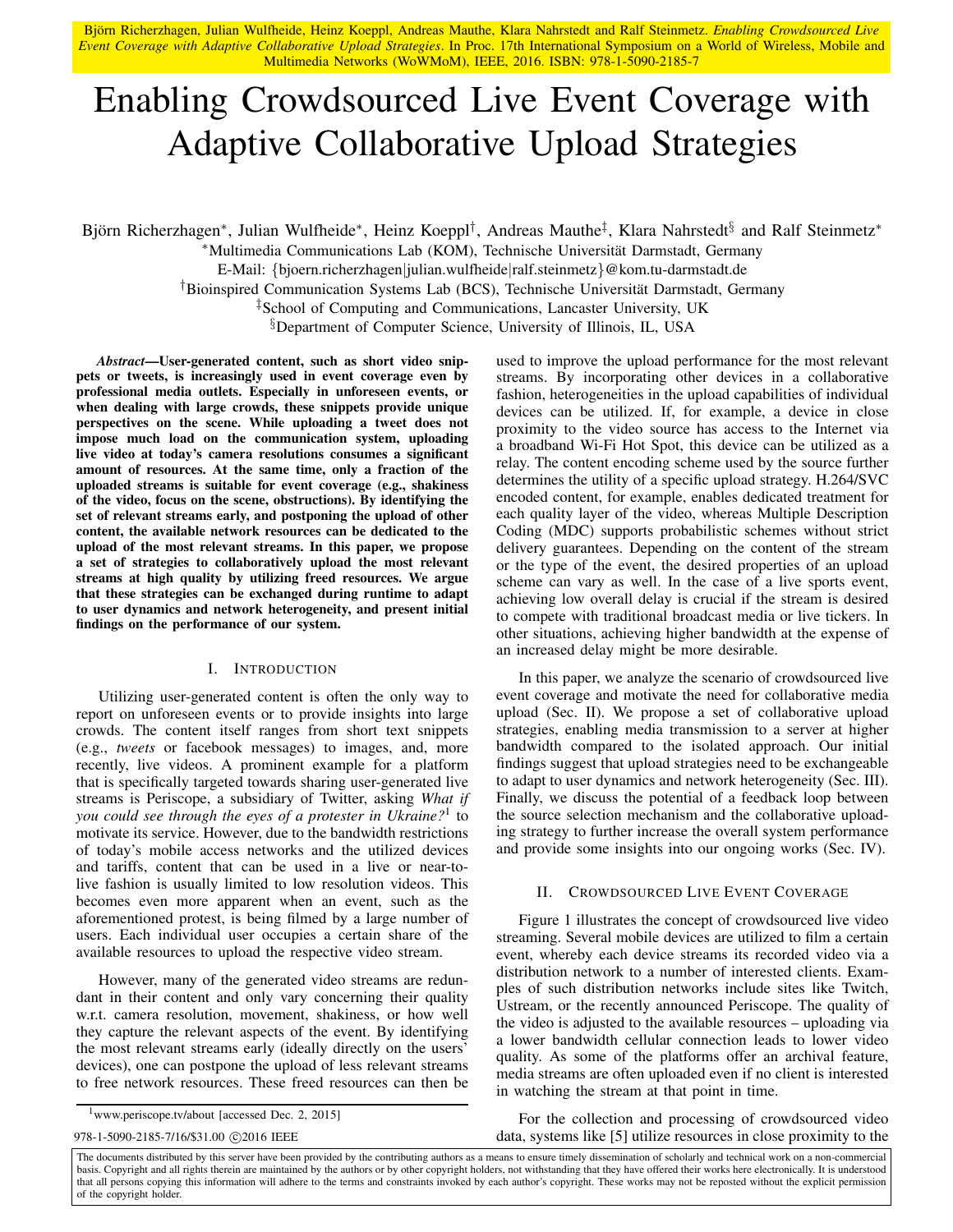

Fig. 1. Parallel upload of multiple live media streams. Each stream consumes resources, even if it not being consumed by any client. The stream quality depends on the available bandwidth.

users, e.g., cloudlets based on virtual machines. However, the resource consumption between the video source and the first server, or cloudlet, is not considered. To save resources and to upload only relevant streams, systems that are capable of identifying and selecting relevant sources have been proposed. Often, the goal of such systems is to compose a single stream of high aesthetic quality out of a number of user-generated input streams. Therefore, the role of a *director* is introduced. This entity chooses the active input stream out of a range of sources either automatically (e.g., based on rules or a predefined script), or through human interaction. Still, systems like [1] require all streams to be available to the director, which results in a waste of resources, as streams need to be uploaded, even if they are not part of the composed video lateron. To address this issue, recent proposals include an early identification of relevant streams based on lightweight meta data (such as sensor readings or video quality metrics) [6], [8]. The resulting communication pattern is illustrated in Figure 2. Here, only the active source uploads its video stream to the distribution network, while the director operates on monitored meta data to perform source selection. The currently unselected video sources record the video only to their local memory, uploading it at a later point in time for archival (e.g., at home while charging).



Fig. 2. Source selection based on monitored video data. Only the most relevant streams are uploaded to the distribution network. Still, resource utilization can be sub-optimal.

Still, for the video upload itself, only the resources of the selected source can be utilized. In Figure 2, for example, the active source uploads its stream via a cellular network, while the Wi-Fi connection that is available to a nearby inactive source is not utilized. In the following, we propose collaborative upload strategies to further incorporate idle resources in the overall streaming process. Similar to the concept of cellular offloading [2], [9], our proposed system coordinates mobile users in close proximity to enable resource sharing. However, in contrast to related works, we utilize monitored data that is already required for the source selection process and benefit from a centralized view on the relevant part of the system (i.e., the set of active devices in proximity to the event that is to be covered). The goal of the proposed strategies is an efficient utilization of the available network resources to improve the streaming quality in heterogeneous and dynamic scenarios.

### III. COLLABORATIVE UPLOAD STRATEGIES

A simple collaborative upload strategy is illustrated in Figure 3. The active source no longer uploads the stream at a low bitrate via its own cellular connection (in the following referred to as *direct* upload), but instead *relays* it to a nearby device, using technologies such as Wi-Fi Direct. The relaying device now utilizes its connection to a Wi-Fi Access Point to upload the stream at a higher bitrate to the distribution network. In addition to direct upload and the relay via ad hoc connectivity, we also introduce a hybrid approach, where the relay node is used to augment the cellular connection. In this *hybrid* strategy, content is split into two substreams, whereby one of the streams is relayed via the access point, and the other one is directly uploaded by the source node. The respective uploading strategy is coordinated by the director, that operates on monitoring data that is previously collected during the source selection process (c.f. Fig. 2).



Fig. 3. Source selection and coordination of a collaborative upload. In this case, a device connected to a Wi-Fi Access Point is utilized to upload the stream of the selected source having only limited cellular bandwidth.

Within the scenario of mobile crowdsourced event coverage, the source of the media stream is dynamically determined by a director. The capabilities of the selected source, along with its current surroundings, pinpoint the most appropriate strategy for media upload. To motivate the need for different upload strategies, as well as transitions between those strategies, we conducted a proof-of-concept evaluation on the Simonstrator platform [3]. We simulated a single source trying to upload a video. The source has cellular connectivity (1 Mbit/s upload) and is in ad hoc communication range to one potential relay node. The relay node is connected to a Wi-Fi access point with a bandwidth of 2 Mbit/s and available for the whole duration of the simulation. The source and relay node communicate with each other via Wi-Fi ad hoc, using the NS-3 [4] reference model for 802.11g. We vary the cellular bandwidth of the source node as well as the bandwidth available to the relay node via the Wi-Fi access point. In both cases, the observed performance varies depending on the selected upload strategy.

Figure 4 shows the achieved throughput for different configurations of the cellular bandwidth (Fig. 4a) and of the relay's access point bandwidth (Fig. 4b). The video has a bitrate of 2.5 Mbit/s and, thus, cannot be uploaded directly be the source with sufficiently high bitrate. For direct upload, the performance is solely limited by the cellular upload bandwidth. When uploading the stream solely via the relay node, the achievable throughput is confined to around 1.7 Mbit/s, which results from the direct ad hoc transmission. This saturation becomes even more apparent when varying the access point